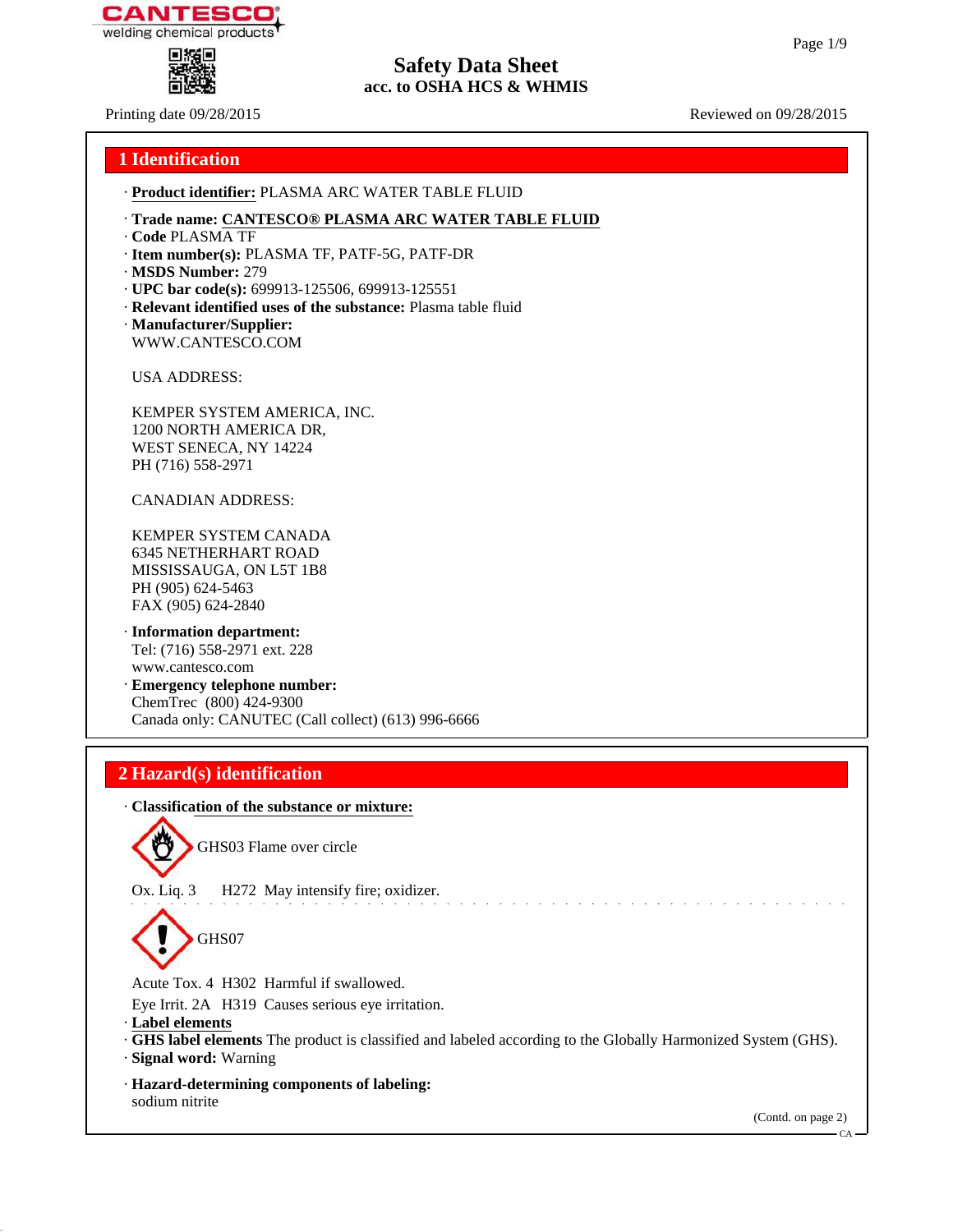Printing date 09/28/2015 **Reviewed on 09/28/2015** Reviewed on 09/28/2015

#### **Trade name: CANTESCO® PLASMA ARC WATER TABLE FLUID**

(Contd. of page 1) · **Hazard statements:** May intensify fire; oxidizer. Harmful if swallowed. Causes serious eye irritation. · **Precautionary statements:** Take any precaution to avoid mixing with combustibles. Keep away from heat. Keep/Store away from clothing/combustible materials. Wear protective gloves/protective clothing/eye protection/face protection. Wash thoroughly after handling. Do not eat, drink or smoke when using this product. If in eyes: Rinse cautiously with water for several minutes. Remove contact lenses, if present and easy to do. Continue rinsing. If swallowed: Call a poison center/doctor if you feel unwell. If eye irritation persists: Get medical advice/attention. Rinse mouth. In case of fire: Use for extinction: CO2, powder or water spray. Dispose of contents/container in accordance with local/regional/national/international regulations. · **WHMIS-symbols:** C - Oxidizing materials D2A - Very toxic material causing other toxic effects · **NFPA ratings (scale 0 - 4):** 2 0 1 OX Health  $= 2$  $Fire = 0$ Reactivity  $= 1$ 

The substance possesses oxidizing properties.

# **3 Composition/information on ingredients**

· **Chemical characterization: Mixtures**

· **Description:** Mixture of the substances listed below with nonhazardous additions.

· **Dangerous components:**

|                   | $7632-00-0$ sodium nitrite                  |                      |
|-------------------|---------------------------------------------|----------------------|
|                   | 112-34-5 $\left 2-(2-butoxyethoxy)e$ thanol | .10%<br>$\mathbf{r}$ |
| $\cdots$ $\cdots$ | .<br>.<br>$\cdot$ .<br>$\sim$               |                      |

· **Additional information:** Exact concentrations are being withheld as trade secrets.

## **4 First-aid measures**

· **After inhalation:** Supply fresh air; consult doctor in case of complaints.

· **After skin contact:** Immediately wash with water and soap and rinse thoroughly.

### · **After eye contact:**

Rinse cautiously with water for several minutes. Remove contact lenses if present and easy to do – continue rinsing. If eye irritation persists get medical advice/attention.

· **After swallowing:** Call a poison center/doctor if you feel unwell. Rinse mouth.

(Contd. on page 3)

CA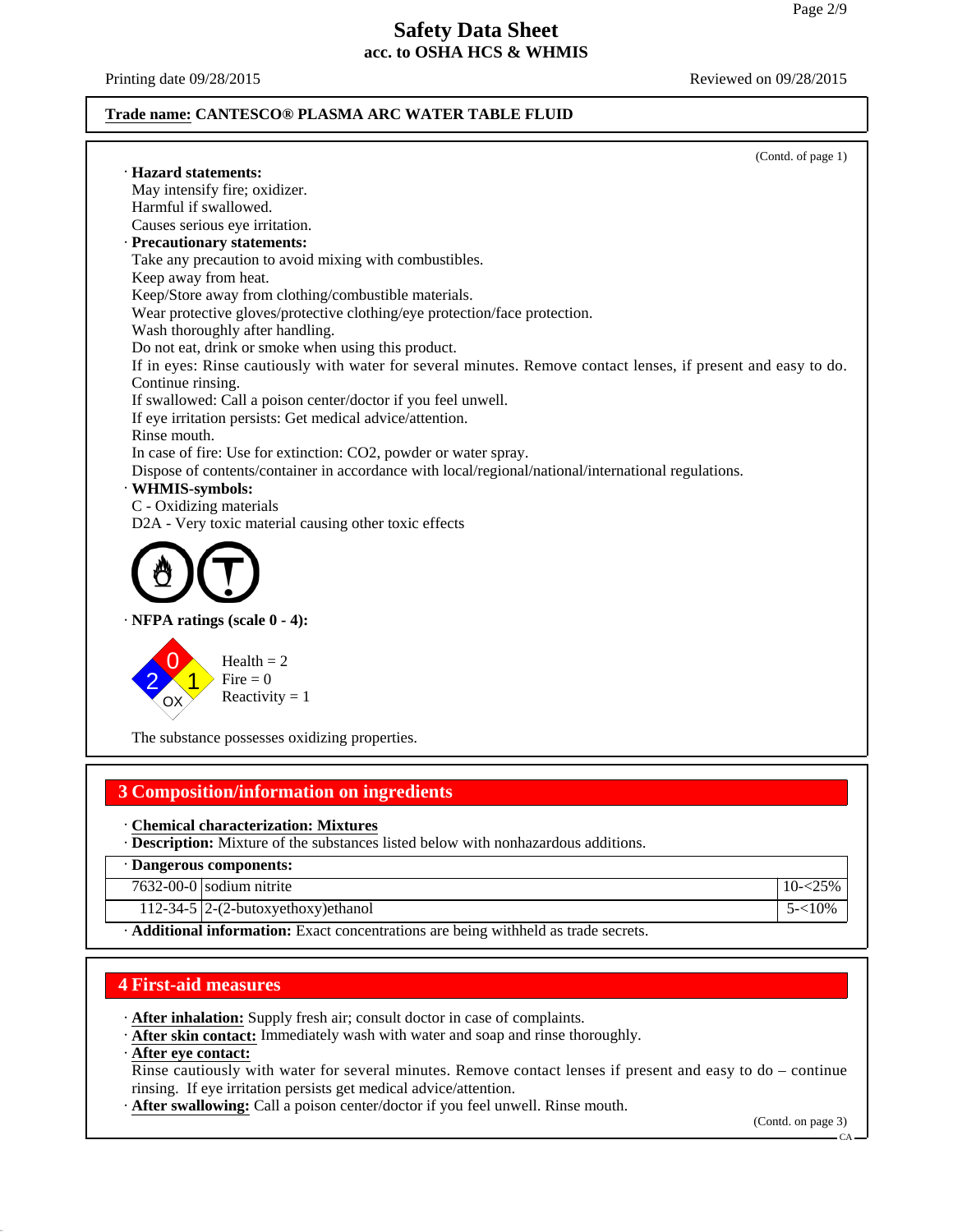Printing date 09/28/2015 **Reviewed on 09/28/2015** Reviewed on 09/28/2015

#### **Trade name: CANTESCO® PLASMA ARC WATER TABLE FLUID**

(Contd. of page 2)

- · **Most important symptoms and effects, both acute and delayed:** No further relevant information available. · **Indication of any immediate medical attention and special treatment needed:**
- No further relevant information available.

## **5 Fire-fighting measures**

· **Suitable extinguishing agents:**

CO2, extinguishing powder or water spray. Fight larger fires with water spray or alcohol resistant foam.

· **Special hazards arising from the substance or mixture:** No further relevant information available.

· **Protective equipment:** No special measures required.

## **6 Accidental release measures**

· **Personal precautions, protective equipment and emergency procedures:** Wear protective clothing.

· **Environmental precautions:**

Do not allow product to reach sewage system or any water course.

Inform respective authorities in case of seepage into water course or sewage system.

Do not allow to enter sewers/ surface or ground water.

- · **Methods and material for containment and cleaning up:** Absorb with liquid-binding material (sand, diatomite, acid binders, universal binders, sawdust). Dispose contaminated material as waste according to item 13. Ensure adequate ventilation.
- · **Reference to other sections:** See Section 7 for information on safe handling.

See Section 8 for information on personal protection equipment.

See Section 13 for disposal information.

# **7 Handling and storage**

· **Handling**

· **Precautions for safe handling:**

Ensure good ventilation/exhaustion at the workplace.

Prevent formation of aerosols.

- · **Information about protection against explosions and fires:** No special measures required. · **Storage**
- · **Requirements to be met by storerooms and receptacles:** No special requirements.
- · **Information about storage in one common storage facility:** Not required.
- · **Further information about storage conditions:** Keep receptacle tightly sealed.

· **Specific end use(s):** No further relevant information available.

# **8 Exposure controls/personal protection**

· **Additional information about design of technical systems:** No further data; see item 7.

· **Components with limit values that require monitoring at the workplace:**

**112-34-5 2-(2-butoxyethoxy)ethanol**

TLV (USA) Long-term value:  $67.5*$  mg/m<sup>3</sup>,  $10*$  ppm \*Inhalable fraction and vapor

· **Additional information:** The lists that were valid during the creation were used as basis.

(Contd. on page 4)

CA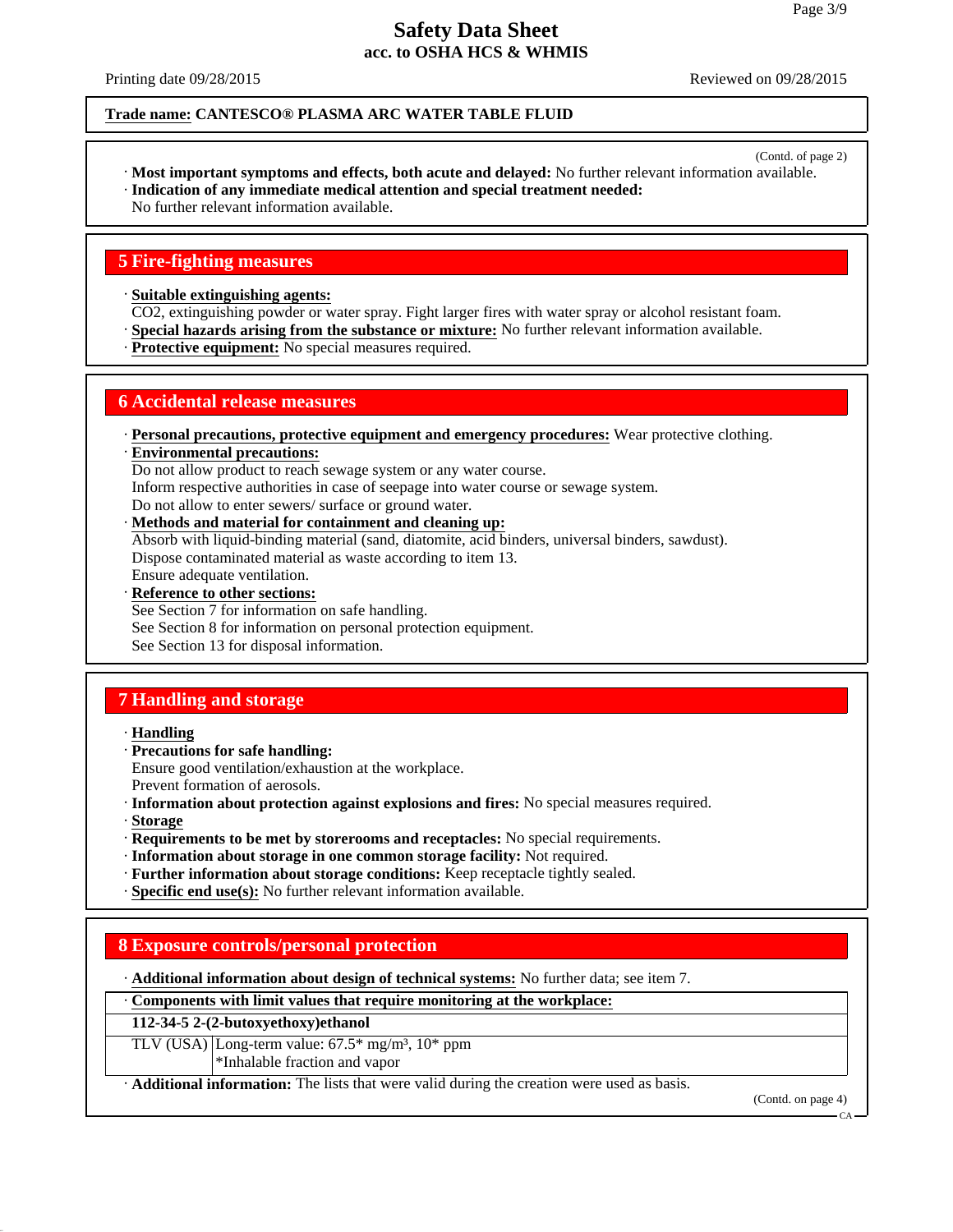Printing date 09/28/2015 Reviewed on 09/28/2015

#### **Trade name: CANTESCO® PLASMA ARC WATER TABLE FLUID**

(Contd. of page 3)

· **Personal protective equipment** · **General protective and hygienic measures:** Keep away from foodstuffs, beverages and feed. Immediately remove all soiled and contaminated clothing. Wash hands before breaks and at the end of work. Avoid contact with the eyes and skin.

· **Breathing equipment:** Use suitable respiratory protective device in case of insufficient ventilation.

· **Protection of hands:**

The glove material has to be impermeable and resistant to the product/ the substance/ the preparation.

· **Material of gloves:**

Nitrile rubber, NBR

Butyl rubber, BR

Neoprene gloves

· **Eye protection:**



Tightly sealed goggles

# **9 Physical and chemical properties**

| · Form:                                      | Liquid                                        |
|----------------------------------------------|-----------------------------------------------|
| · Color:                                     | Yellow                                        |
| · Odor:                                      | Ether-like                                    |
| Odour threshold:                             | Not determined.                               |
| $\cdot$ pH-value at 20 °C:                   | 7.5                                           |
| <b>Change in condition</b>                   |                                               |
| <b>Melting point/Melting range:</b>          | Undetermined.                                 |
| <b>Boiling point/Boiling range:</b>          | 100 °C                                        |
| · Flash point:                               | Not applicable.                               |
| · Flammability (solid, gaseous):             | Not applicable.                               |
| · Ignition temperature:                      | 225 °C                                        |
| · Decomposition temperature:                 | Not determined.                               |
| $\cdot$ Auto igniting:                       | Product is not selfigniting.                  |
|                                              | Product does not present an explosion hazard. |
| · Danger of explosion:                       |                                               |
| · Explosion limits                           |                                               |
| Lower:                                       | Not determined.                               |
| <b>Upper:</b>                                | Not determined.                               |
| · Vapor pressure at 20 °C:                   | $23$ hPa                                      |
| $\cdot$ Density at 20 °C:                    | $1.12$ g/cm <sup>3</sup>                      |
| · Relative density:                          | Not determined.                               |
|                                              | Not determined.                               |
| · Vapour density:<br>· Evaporation rate:     | Not determined.                               |
|                                              |                                               |
| · Solubility in / Miscibility with<br>Water: | Fully miscible.                               |

 $\sim$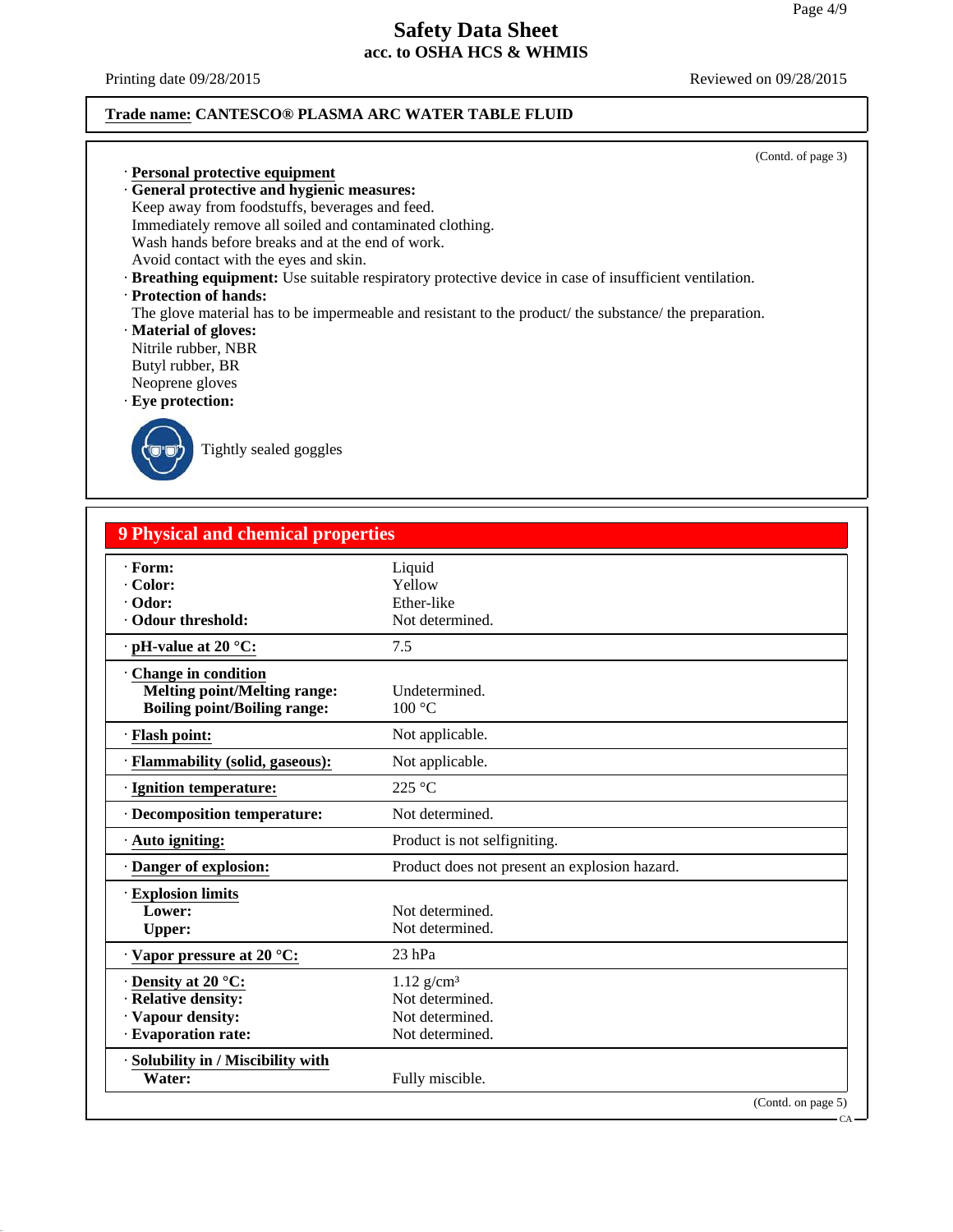Printing date 09/28/2015 **Reviewed on 09/28/2015** Reviewed on 09/28/2015

#### **Trade name: CANTESCO® PLASMA ARC WATER TABLE FLUID**

|                                                            | (Contd. of page 4) |  |  |  |
|------------------------------------------------------------|--------------------|--|--|--|
| · Partition coefficient (n-octanol/water): Not determined. |                    |  |  |  |
|                                                            |                    |  |  |  |
| Not determined.                                            |                    |  |  |  |
| Not determined.                                            |                    |  |  |  |
|                                                            |                    |  |  |  |
| 7.6 %                                                      |                    |  |  |  |
| 24.7 %                                                     |                    |  |  |  |
| No further relevant information available.                 |                    |  |  |  |
|                                                            |                    |  |  |  |

## **10 Stability and reactivity**

· **Thermal decomposition / conditions to be avoided:** No decomposition if used according to specifications.

· **Possibility of hazardous reactions:** Reacts with ammonia

Reacts with cyanides

Reacts with amines.

Reacts with acids.

Reacts with reducing agents.

- · **Conditions to avoid:** No further relevant information available.
- · **Incompatible materials:** No further relevant information available.
- · **Hazardous decomposition products:** Nitrogen oxides

# **11 Toxicological information**

· **Information on toxicological effects:**

· **Acute toxicity**

· **LD/LC50 values that are relevant for classification:**

### **7632-00-0 sodium nitrite**

Oral LD50 85 mg/kg (rat)

· **Specific symptoms in biological assay:** No further relevant information available.

· **Primary irritant effect**

- · **on the skin:** No irritant effect.
- · **on the eye:** Strong caustic effect.
- · **Sensitization:** No sensitizing effects known.
- · **Additional toxicological information:**

The product shows the following dangers according to internally approved calculation methods for preparations: Toxic

Irritant

### · **Carcinogenic categories**

· **IARC (International Agency for Research on Cancer)**

None of the ingredients is listed.

### · **NTP (National Toxicology Program)**

None of the ingredients is listed.

(Contd. on page 6)

CA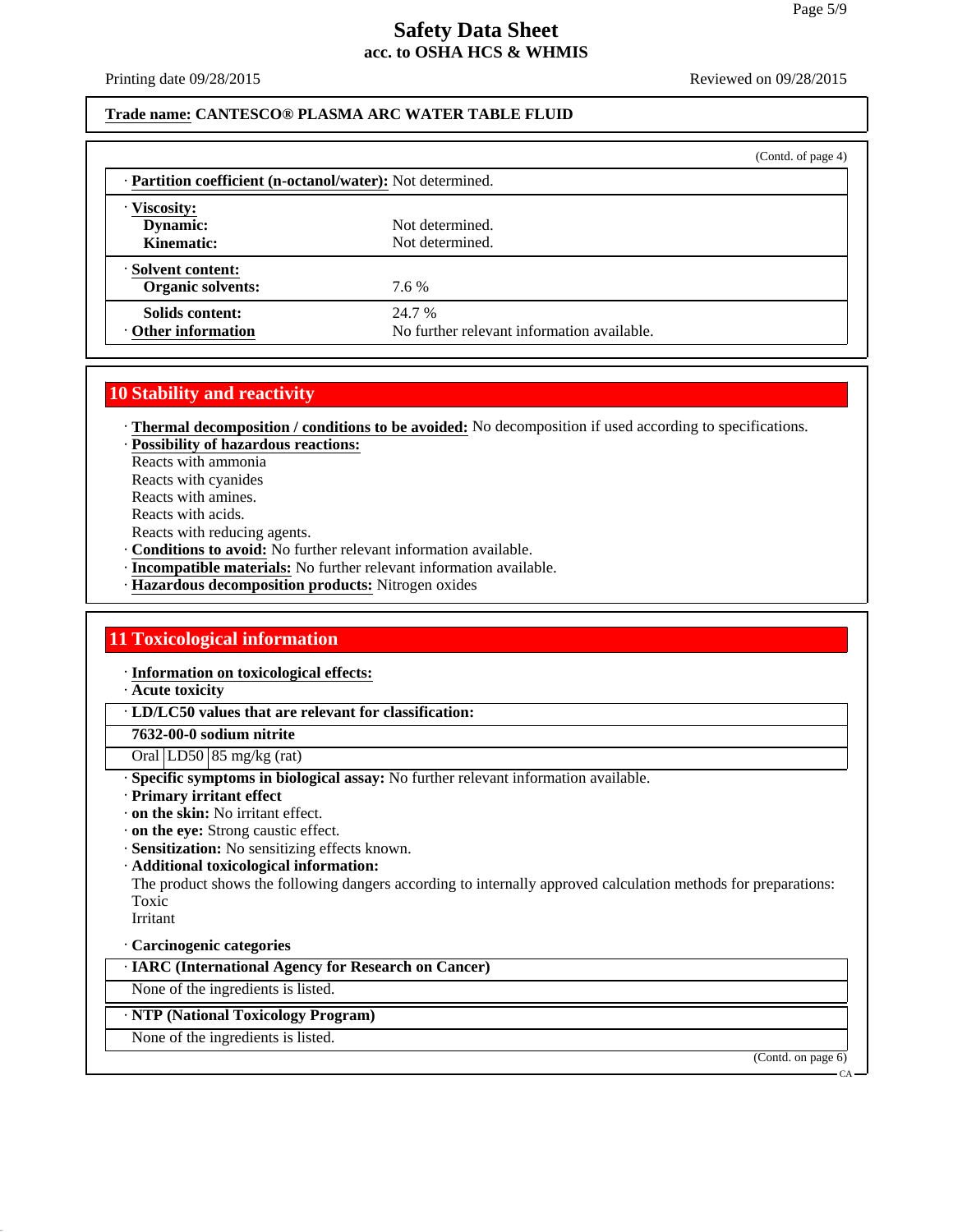Printing date 09/28/2015 **Reviewed on 09/28/2015** Reviewed on 09/28/2015

**Trade name: CANTESCO® PLASMA ARC WATER TABLE FLUID**

(Contd. of page 5)

### · **OSHA-Ca (Occupational Safety & Health Administration)**

None of the ingredients is listed.

## **12 Ecological information**

- · **Aquatic toxicity:** No further relevant information available.
- · **Persistence and degradability:** No further relevant information available.
- · **Behavior in environmental systems**
- · **Bioaccumulative potential:** No further relevant information available.
- · **Mobility in soil:** No further relevant information available.
- · **Additional ecological information**
- · **General notes:**
- Water hazard class 2 (Self-assessment): hazardous for water
- Do not allow product to reach ground water, water course or sewage system.
- Danger to drinking water if even small quantities leak into the ground.
- · **Other adverse effects:** No further relevant information available.

### **13 Disposal considerations**

#### · **Waste treatment methods**

· **Recommendation:**

Dispose of contents/container in accordance with local/regional/national/international regulations.

### · **Uncleaned packagings**

· **Recommendation:**

Place in a sealed container and label as waste. Place in a safe area, and comply with all federal, state, provincial and local regulations for disposal.

· **Recommended cleansing agent:** Water, if necessary with cleansing agents.

| <b>14 Transport information</b>                                   |                                                                                                                                                                       |
|-------------------------------------------------------------------|-----------------------------------------------------------------------------------------------------------------------------------------------------------------------|
| ⋅ UN-Number<br>· DOT, TDG, IMDG, IATA                             | UN3219                                                                                                                                                                |
| · UN proper shipping name<br>· DOT<br>$\cdot$ TDG<br>· IMDG, IATA | Nitrites, inorganic, aqueous solution, n.o.s.<br>3219 Nitrites, inorganic, aqueous solution, n.o.s. (Sodium nitrite)<br>NITRITES, INORGANIC, AQUEOUS SOLUTION, N.O.S. |
| Transport hazard class(es)<br>· DOT                               |                                                                                                                                                                       |
| O                                                                 |                                                                                                                                                                       |
| · Class                                                           | 5.1 Oxidizing substances                                                                                                                                              |
|                                                                   | (Contd. on page 7)<br>– CA –                                                                                                                                          |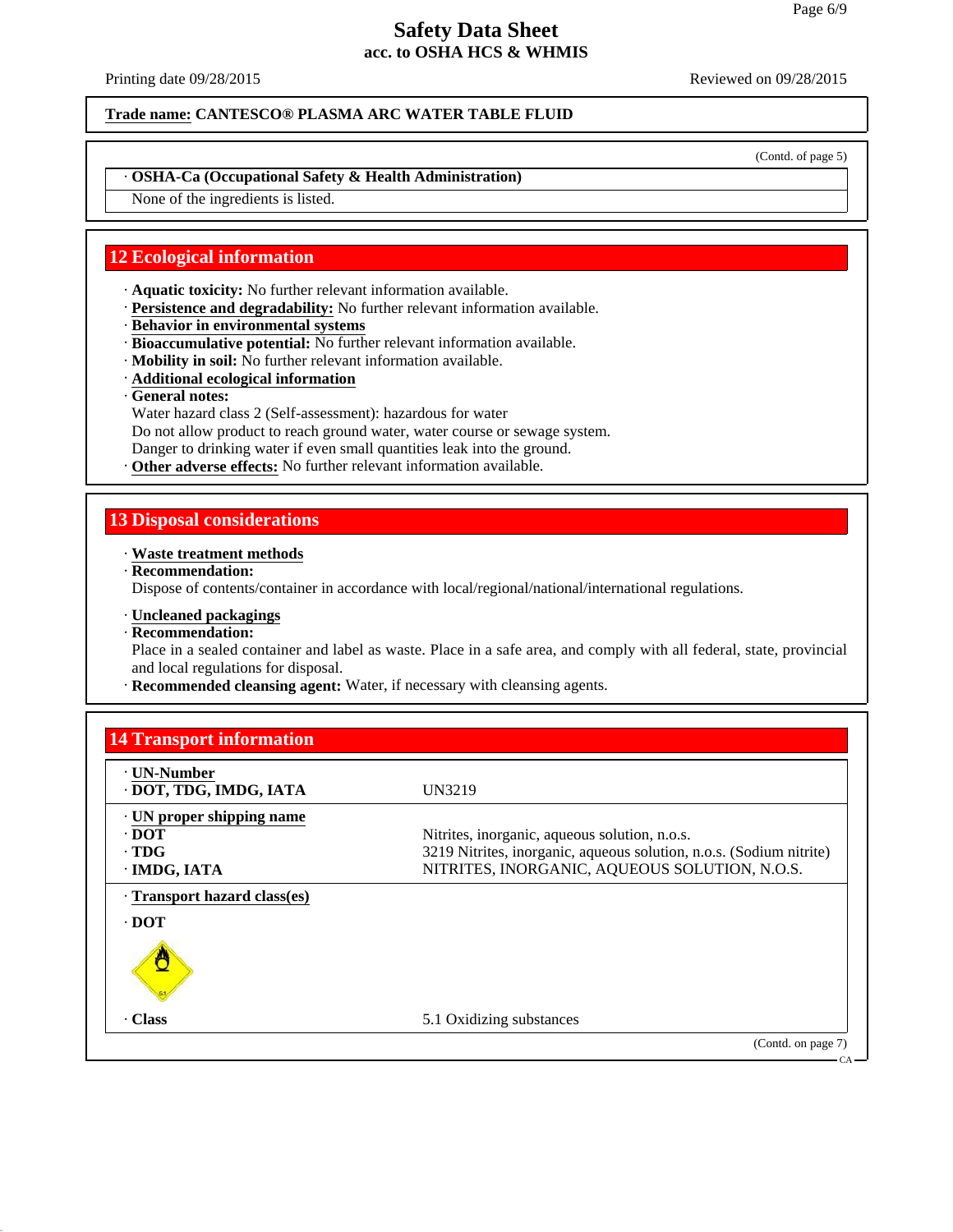Printing date 09/28/2015 Reviewed on 09/28/2015

### **Trade name: CANTESCO® PLASMA ARC WATER TABLE FLUID**

| · Label                                                       | 5.1                                                                                 |
|---------------------------------------------------------------|-------------------------------------------------------------------------------------|
|                                                               |                                                                                     |
| · TDG, IMDG, IATA                                             |                                                                                     |
| Ő                                                             |                                                                                     |
| · Class                                                       | 5.1 Oxidizing substances                                                            |
| · Label                                                       | 5.1                                                                                 |
| · Packing group                                               |                                                                                     |
| · DOT, TDG, IMDG, IATA                                        | III                                                                                 |
| · Environmental hazards:                                      |                                                                                     |
| · Marine pollutant:                                           | N <sub>o</sub>                                                                      |
| · Special precautions for user:                               | Warning: Oxidizing substances                                                       |
| · EMS Number:                                                 | $F-A, S-Q$                                                                          |
| · Segregation groups                                          | Nitrites and their mixtures                                                         |
| Transport in bulk according to Annex II of                    |                                                                                     |
| MARPOL73/78 and the IBC Code:                                 | Not applicable.                                                                     |
| · Transport/Additional information:                           |                                                                                     |
| $\cdot$ DOT                                                   |                                                                                     |
| · Quantity limitations                                        | On passenger aircraft/rail: 2.5 L                                                   |
|                                                               | On cargo aircraft only: 30 L                                                        |
| $\cdot$ TDG                                                   |                                                                                     |
| $\cdot$ Excepted quantities (EQ)                              | Code: E1                                                                            |
|                                                               | Maximum net quantity per inner packaging: 30 ml                                     |
|                                                               | Maximum net quantity per outer packaging: 1000 ml                                   |
| $\cdot$ IMDG                                                  |                                                                                     |
| · Limited quantities (LQ)<br>$\cdot$ Excepted quantities (EQ) | 5L<br>Code: E1                                                                      |
|                                                               | Maximum net quantity per inner packaging: 30 ml                                     |
|                                                               | Maximum net quantity per outer packaging: 1000 ml                                   |
| · UN "Model Regulation":                                      | UN3219, Nitrites, inorganic, aqueous solution, n.o.s. (Sodium<br>nitrite), 5.1, III |

# **15 Regulatory information**

· **Safety, health and environmental regulations/legislation specific for the substance or mixture**

· **Section 355 (extremely hazardous substances):**

None of the ingredients is listed.

· **Section 313 (Specific toxic chemical listings):**

7632-00-0 sodium nitrite

· **TSCA (Toxic Substances Control Act):**

All ingredients are listed or exempted

(Contd. on page 8)

<sup>·</sup> **Sara**

CA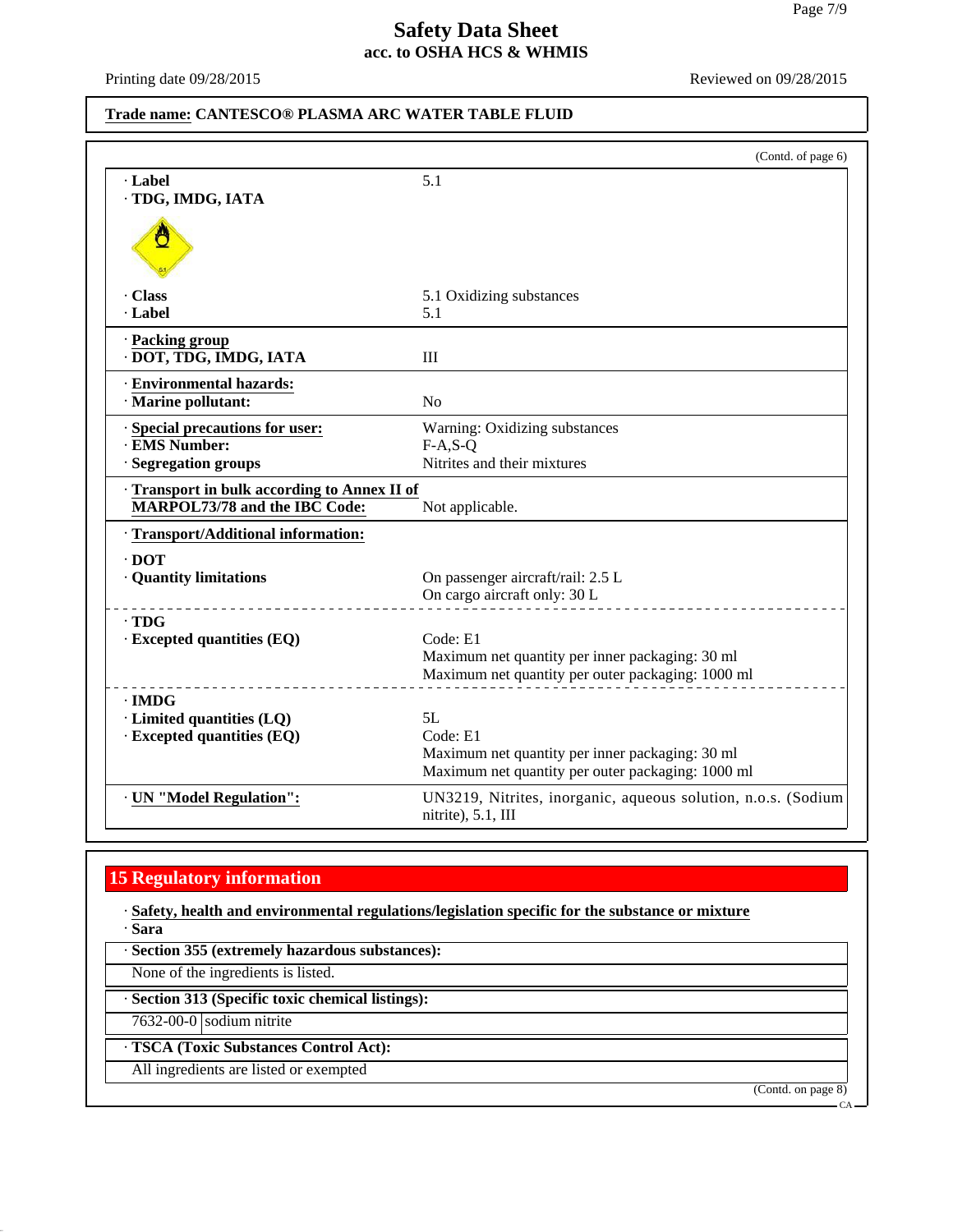Printing date 09/28/2015 **Reviewed on 09/28/2015** Reviewed on 09/28/2015

#### **Trade name: CANTESCO® PLASMA ARC WATER TABLE FLUID**

(Contd. of page 7)

· **Proposition 65**

· **Chemicals known to cause cancer:**

None of the ingredients is listed.

· **Chemicals known to cause reproductive toxicity for females:**

None of the ingredients is listed.

· **Chemicals known to cause reproductive toxicity for males:**

None of the ingredients is listed.

· **Chemicals known to cause developmental toxicity:**

Exposure during forseeable use has been determined to be below the Maximum Allowable Dose Level.

#### · **Carcinogenic categories**

· **EPA (Environmental Protection Agency):**

None of the ingredients is listed.

· **TLV (Threshold Limit Value established by ACGIH):**

None of the ingredients is listed.

· **NIOSH-Ca (National Institute for Occupational Safety and Health):**

None of the ingredients is listed.

· **Canadian substance listings**

· **Canadian Domestic Substances List (DSL):**

All ingredients are listed.

· **Canadian Ingredient Disclosure list (limit 0.1%):**

None of the ingredients is listed.

· **Canadian Ingredient Disclosure list (limit 1%):**

7632-00-0 sodium nitrite

112-34-5  $\sqrt{2}$ -(2-butoxyethoxy)ethanol

· **GHS label elements** The product is classified and labeled according to the Globally Harmonized System (GHS). · **Hazard pictograms**



· **Signal word** Warning

· **Hazard-determining components of labeling:** sodium nitrite · **Hazard statements** May intensify fire; oxidizer. Harmful if swallowed.

Causes serious eye irritation.

· **Precautionary statements**

Take any precaution to avoid mixing with combustibles.

Keep away from heat.

Keep/Store away from clothing/combustible materials.

Wear protective gloves/protective clothing/eye protection/face protection.

Wash thoroughly after handling.

Do not eat, drink or smoke when using this product.

CA